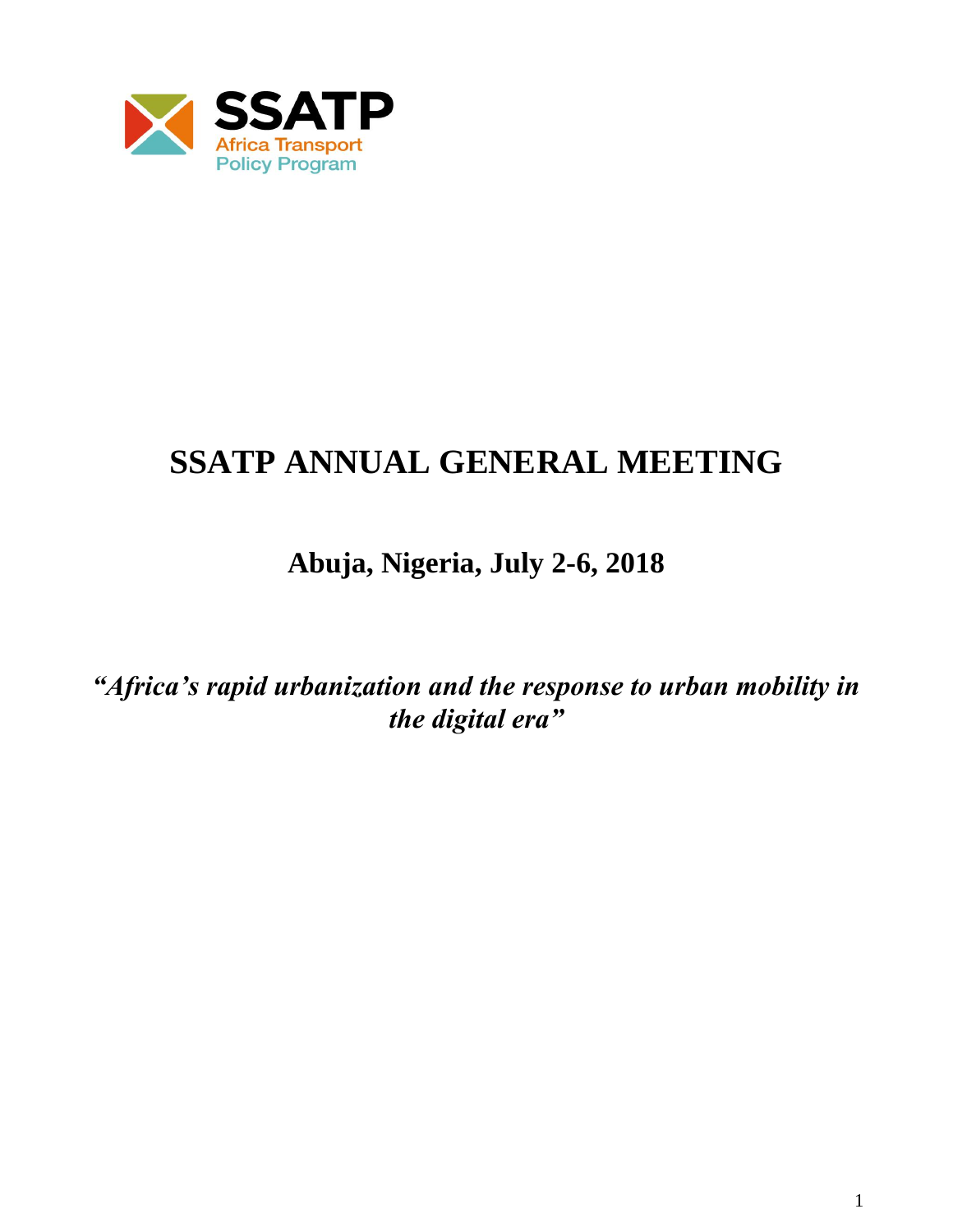

# **AGENDA**

| Day 0: Sun, July 1st | <b>Arrivals and Registration</b>                                                      | <b>Registration/Reception Desk</b>                      |
|----------------------|---------------------------------------------------------------------------------------|---------------------------------------------------------|
| Day 1: Mon, July 2nd | <b>Pillar Workshops and Working Groups</b>                                            | <b>Three Parallel Sessions</b>                          |
| Day 2: Tue, July 3rd | <b>Pillar Workshops and Working Groups</b>                                            | <b>Three Parallel Sessions</b>                          |
| Day 3: Wed, July 4th | <b>Sharing Experiences and Learning</b>                                               | <b>Plenary Session</b>                                  |
| Day 4: Thu, July 5th | Thematic events through partnerships<br><b>WBG and AfDB Projects Portfolio Review</b> | <b>Three Parallel Sessions</b><br><b>Closed Session</b> |
|                      |                                                                                       |                                                         |
| Day 5: Fri, July 6th | <b>SSATP General Assembly</b><br><b>SSATP Executive Committee Meeting</b>             | <b>Plenary Session</b><br><b>Closed Session</b>         |

*Note: Registration will be open every day from 8:00 am.*

**Day 0: Sunday, July 1st, 2018** *Registration opened from 4:00 - 7:00 PM*

# **Day 1 and Day 2: Monday, July 2nd, 2018 and Tuesday, July 3rd, 2018 – Welcome of participants, Pillar Workshops and Working groups (Parallel sessions)**

The SSATP Pillar workshops and working group days will have the following objective: Present one or two case studies or a structured discussion on a select topic to create awareness and share knowledge under each of the three Pillars of the Third Development Plan (DP3).

# **1.1. Pillar A: Regional Integration: Pillar A will hold the workshop and the working group through a Regional Economic Community Transport Coordination Committee (REC TCC) platform.**

The REC TCC meeting brings together participants from the Regional Economic Communities, the corridor management Institutions, the transport and logistics industry stakeholders regional associations, international and continental organizations and development partners. It will therefore encompass the agenda items of day 1 (workshop) and day 2 (pillar working group and work program).

The specific objectives are:

- (i) disseminate knowledge and share experiences;
- (ii) disseminate best practices on regional integration issues amongst members;
- (iii) promote dialogue between RECs to enhance their functioning;
- (iv) increase the ownership of the regional integration work program through the review of the progress report and the update of the pillar work program; and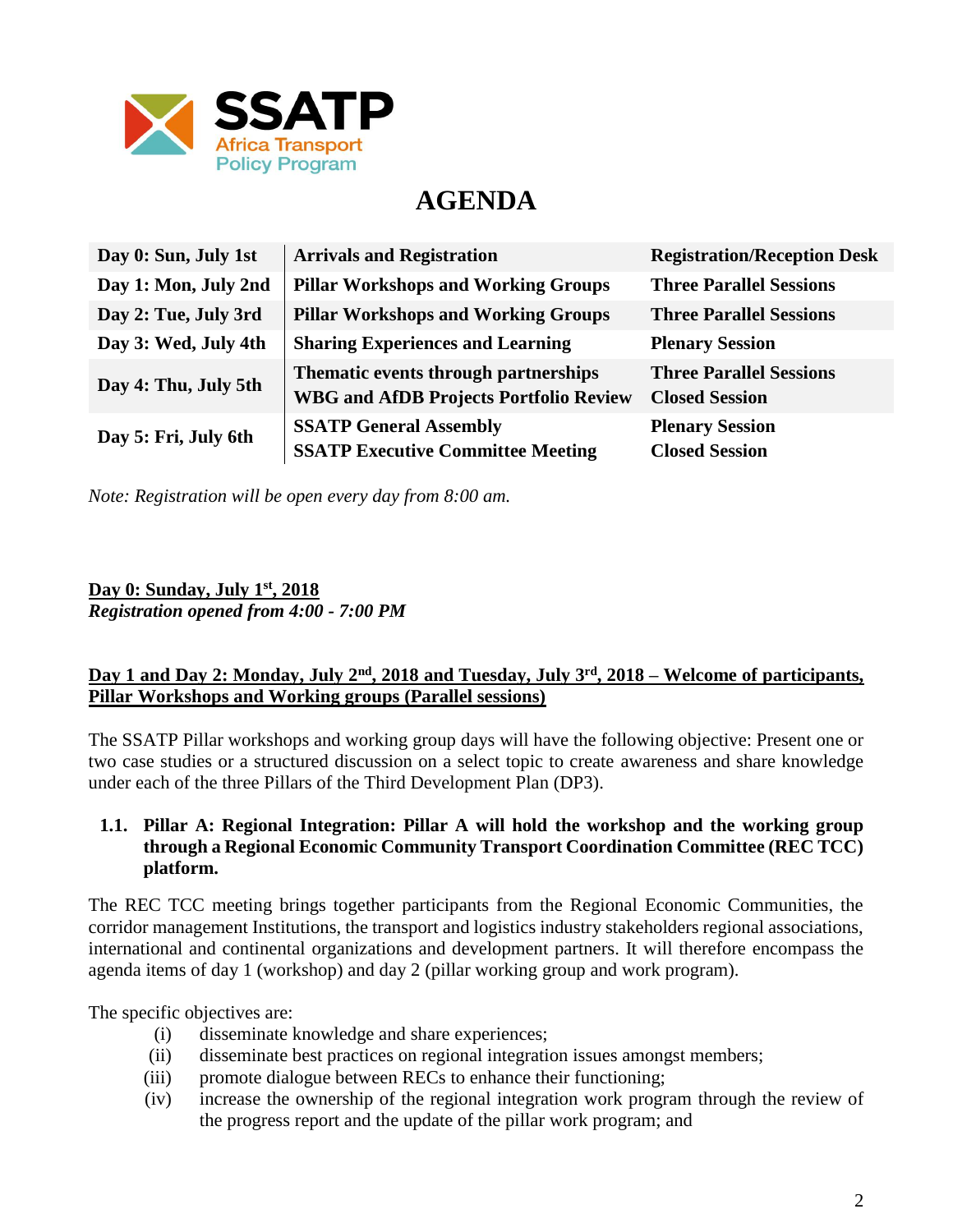

(v) nominate a new REC TCC chair for a two-year term.

*Participants: SSATP Program Management Team (PMT), Pillar A Leader, working group member (sponsored, non-sponsored guests) and local guests.*

#### **1.2. Pillar B: Urban Transport and Mobility (UTM): Technical and Policy support for Urban Transport and Mobility Workshops and Working Group**

The Urban Transport and Mobility pillar objective is to provide technical support for the development of efficient, safe and integrated urban transport systems for cities in Africa. SSATP initiated a sustainable urban mobility study to help countries develop policy recommendations and a set of priority interventions, to improve the accessibility and mobility in Africa cities. The UTM study approach is based on the concept framework of the EASI (Enable, Avoid, Shift, and Improve). The primary areas of focus are the legal and regulatory environment, institutions, financing mechanisms, multimodal and intermodal transport systems, promotion of mass transports, paratransit transports systems reforms, traffic management and secondary cities.

The objective of the Working Groups on the UTM pillar is to:

- (i) disseminate knowledge on the concept of a holistically integrated urban transport policy and strategy development;
- (ii) share findings of the integrated urban transport study in the first group of 8 cities, based on the EASI concept framework;
- (iii) review and update the work program and agree on the activities until completion of DP3;
- (iv) Conduct a half-day interactive workshop on sustainable urban mobility planning methodology, with an emphasis on the Transit Oriented Development (TOD) approach and Port-City Integration.

*Participants: SSATP PMT, Pillar B Leader, working group members, selected partners, Development partners and local guests.*

# **1.3. Pillar C: Road safety: Validation workshop on development of an African road safety data observatory and the minimum indicators**

Measuring road safety performance is essential to be able to follow progress regarding the road safety related Sustainable Development Goals. Today, for most African countries there are big gaps between national official statistics and estimates by the World Health Organization published in the Global status report on road safety. Better understanding of data and improving knowledge on road safety performance is essential to be able to design strategies and measures to effectively reduce the number of road casualties. SSATP and UNECA engaged a consultant to review processes for road safety data collection in Africa and to propose a set of indicators for all countries to measure.

The objective of the workshop on the development of the road safety observatory will be to discuss with member countries on the:

(i) agreed minimum set of road safety indicators to be measured and monitored by each country, based on the consultant's report;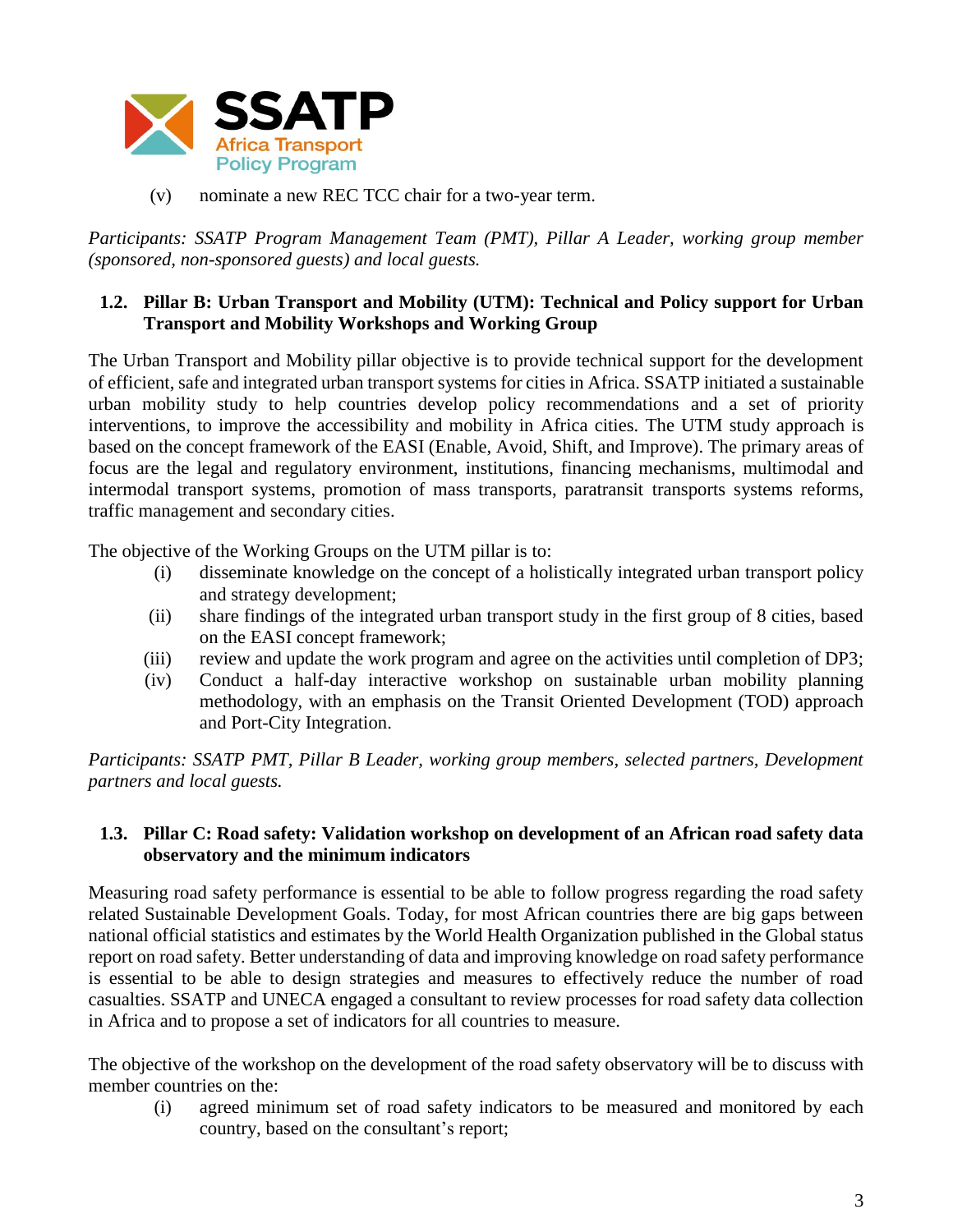

- (ii) the interest and modality of setting up an African Road Safety Observatory, building on discussions held in earlier meeting; and
- (iii) the development of leadership skills in road safety.

*Participants: SSATP PMT, Pillar C Leader, working group members, select partners and external/local guests.*

# **Day 3: Wednesday, July 4th, 2018 – Sharing experiences and Learning from others**

The sessions' objective is to learn from good practices and share experiences in the three thematic areas of the SSATP DP3 and draw lessons for the continent.

*Participants: Members of the working groups, members of the General Assembly, development partners, private sector, external/local guests.*

# **Day 4: Thursday, July 5th, 2018 – Thematic events through partnerships (Parallel sessions)**

Through specialized thematic events, the objective of the session is to collaborate with other institutions that are working on different initiatives with similar objectives and that cut across SSATP Pillar activities. The goal is to foster collaboration and strengthen partnership to build synergies and expand the impact on the ground.

Pillar C would also organize its working group to review and update the work program.

# **4.1. Pillar A: Regional Integration: thematic discussions on select topics**

The regional integration thematic discussions will focus on the following subjects:

- (i) Fostering RECs Coordination at sub regional level on trade facilitation programs as well as on those for the harmonization of transport regulatory instruments and standards;
- (ii) Discussions on the role of the REC TCC chair;
- (iii) Advance discussion on transport regulatory framework and it project for extension to the CEMAC/ ECCAS region;
- (iv) Advancing discussion on strengthening African Corridor Management Alliance (ACMA).

# **4.2. Pillar B: Urban Transport and Mobility: Thematic events on emerging themes**

The Urban Transport and Mobility will be organized around two sessions that aim at improving urban mobility service delivery from the policy and operations perspectives. It would include two subsequent sessions on emerging topics:

- (i) Organizing Urban Transport Authorities: rationale, mandate, role and resources to improve urban mobility management; and
- (ii) Digitalization to support Paratransit Transport reforms to improve services.